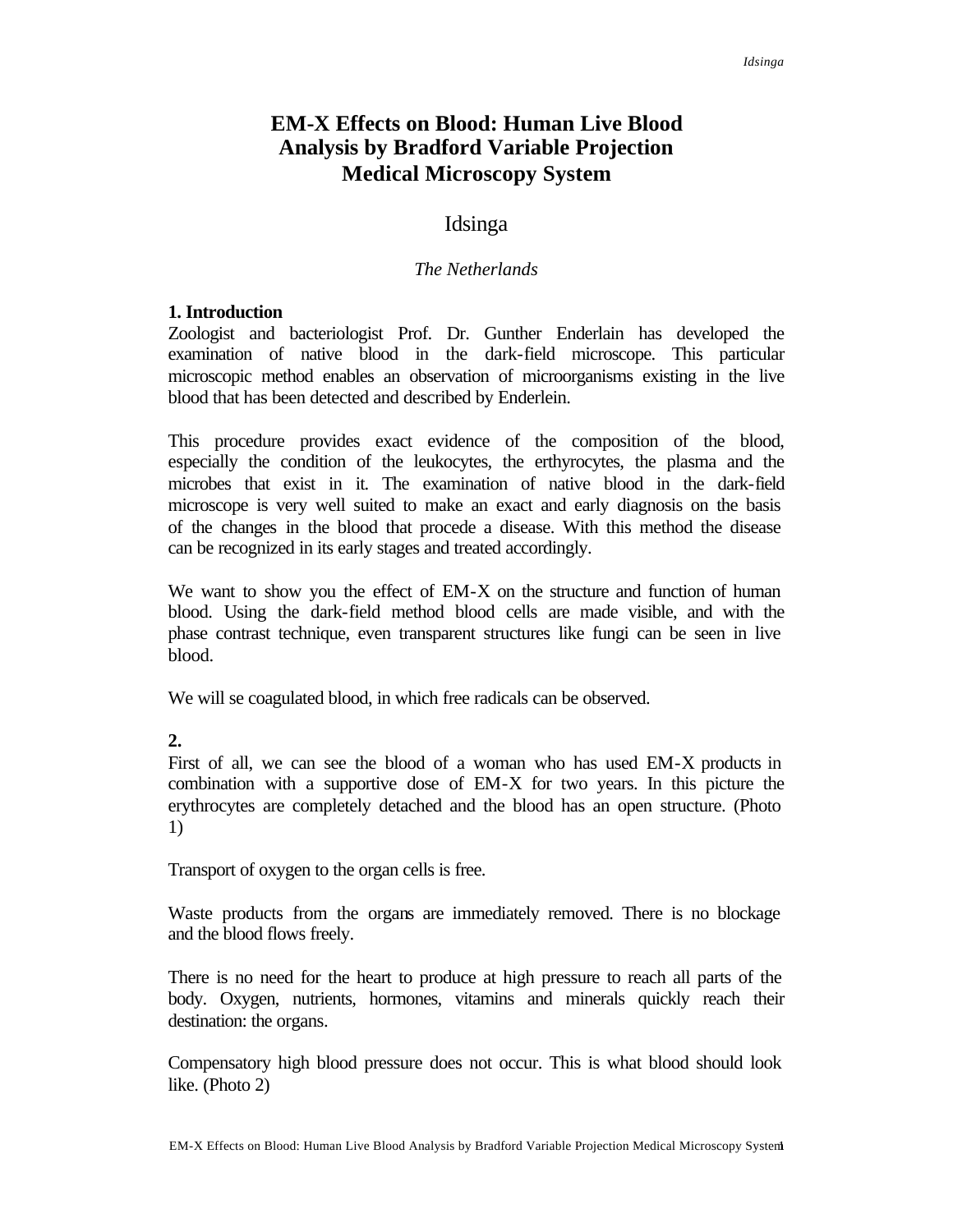The patients we attend to have complaints that can not be treated by regular medical science. By applying some ordinary basic rules for health, many problems simply disappear.

In general, modern man eats too much protein, too much fats, carbohydrates and, on top of that, dead food e.g. refined sugar, which cause large amounts of waste products. As we grow older, the enzymatic process decreases and because of that our need for healthy food increases.

Actually, in Holland nobody has blood as clean as we have seen in the previous picture. Would this volunteer be an exception to the rule? We'll see. (Photo 3)

### **4. The dark-field images/picture**

This is the blood of a 65-year old man, who feels vigorous and has little to no complaints. Our expectation prove to be true. (Photo 4)

In this Darkfield image erythrocytes agglutinate. This leaves the door open for the development of common ailments such as heart diseases, hypertension, arteriosclerosis, diabetes, rheumatism and cancer, depending, of course, on genetic predisposition.

Any layman can see that this is an unhealthy situation. Still, this person functions a hundred percent and feels healthy. Therefore, this is a treacherous situation. Not surprisingly, heart disease is still the number one cause of death in Holland. Almost everybody has blood like this. (Photo 5)

The white dots are food particles that circulate freely. The lemon-shaped erythrocytes indicate that there is not enough enzymatic conversion of proteins to amino acids. (Photo 6)

The leukocyte in this picture shows little activity both on the inside and out. This indicates a reduced performance. (Photo 7)

### **5.**

By means of the phase contrast method we will have a look at the contamination and the microorganisms. (Photo 8)

The white dots are candida fungi.

Black lines indicate contamination.

De-poisoning mechanisms of the leukocytes are behind in the clearing. (Photo 9)

At the bottom in this picture we can see empty or ghost cells. Parasites have feasted on them. There is a greater breakdown of the blood. Therefore, the bone marrow must work harder to compensate. The energy needed for this is lost and the result is that you can get tired more easily.

#### **3.**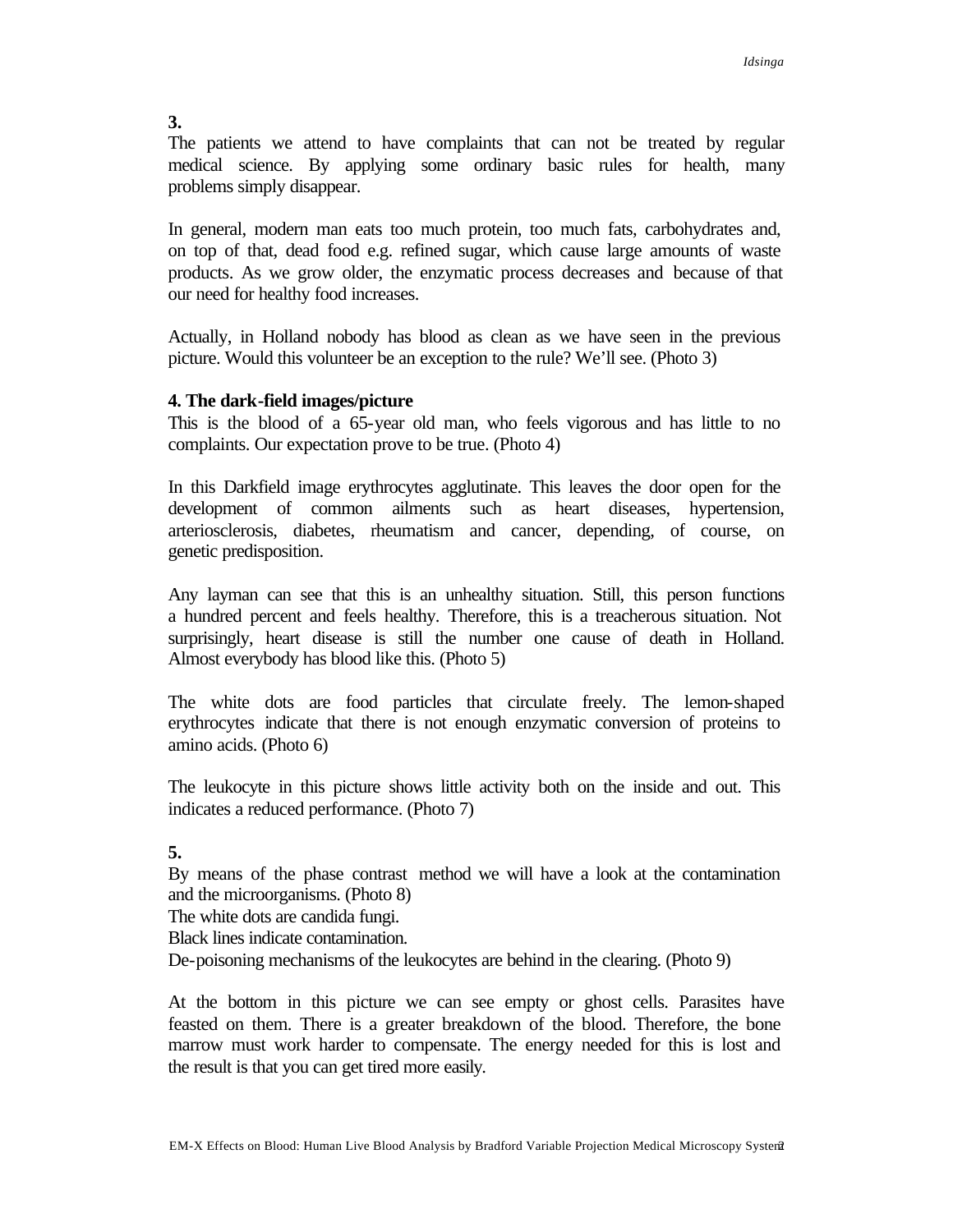## **6.**

In this coagulated blood drop we see the free radicals as white spots. (Photo 10) The more free radicals there are, the more the organism is inclined towards degenerated processes. In this the surface contains quite a few oxidative materials. (Photo 11)

# **7.**

We take blood for the second time. Ten minutes prior to taking the blood the patient drank 40 ml. of EM-X and we shall now see the result when using the dark-field and phase contrast methods.

We see the same blood again. The erythrocytes are much more lively. The cells repel each other, because they have found their electric potential again. The blood is open. (Photo 12)

In this phase contrast picture the spaces between the cells are cleaner, and the candida has disappeared. It is also very important that the inside of the leukocyte shows more activity. It moves beautifully and the conclusion of all this is that EM-X increases the activity (vitality) and functioning of both erythrocytes and leukocytes. (Photo 13)

## **8.**

At this point we want to demonstrate the effect of EM-X on the acupuncturepoints. (Photo 14) When measuring the acupuncture-point that tells us something about protein synthesis, you will see the meter running up to 60. (Photo 15)

EM-x is then placed in the medicine holder, which is electrically connected to a patient. (Photo 16/17)

When we measure again we see that the meter has run down from 60 to 50: an improvement by 10 points. The explanation of the decreased measurements lies in the fact that EM-X improves protein synthesis in that particular acupuncture point so that the organism will encounter fewer problems of the oxidative processes. This also means that at a score of 60 points the organism has much more difficulty in producing all the functional proteins than should be necessary. In which case you waste energy, which is harmful for your vitality.

# **9.**

After three weeks we test the blood again. (Photo 18) Meanwhile, the patient, who was free of complaints, has radically changed his dietary pattern: uses no alcohol, no refined sugar, but is still a smoker, eats EM produced vegetables and uses 20 ml. EM-X twice a day.

In the first instance there appears to be more activity in the erythrocytes, but in other areas the blood seems to have deteriorated. De-poisoning from the organ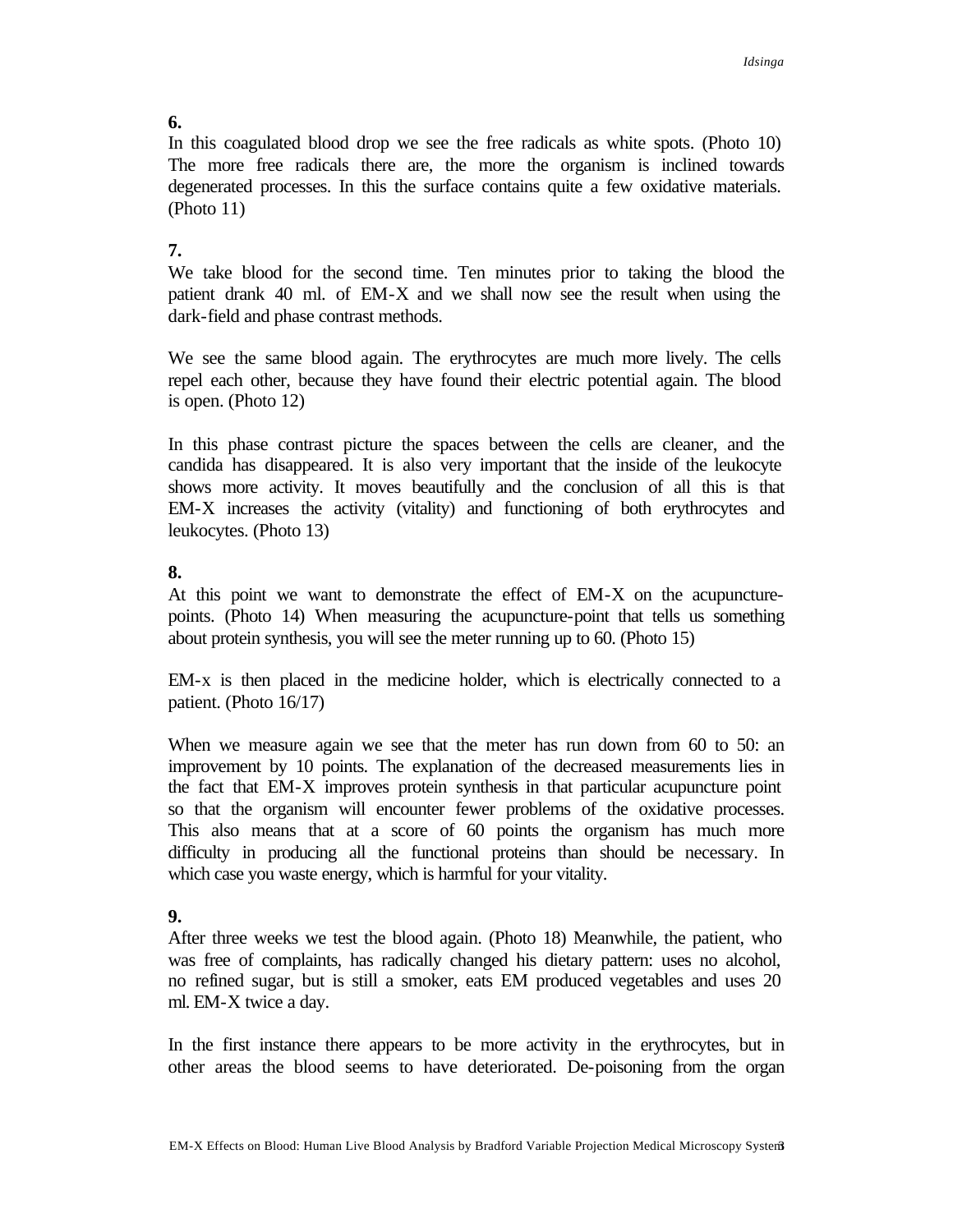cells to the blood and lymph system has probably started. Not until the body is completely free of toxic material will the blood improve as well.

At this stage it is interesting to observe the activity of the leukocyte. Using the phase contrast method we can see it better. (Photo 20)

At the bottom of the picture on the left hand you can see the leukocyte. (Photo 21) it is very active and is slowly crawling out of the display. This indicates that they are engaged in an extensive clean up. This enlarged activity of the leukocyte could explain the flare-up in some people.

What we notice in the coagulated blood in that the dense clouds have rather dwindled down. The number of free radicals has shrunk. (Photo 22)

When we compare this picture to that of 3 weeks ago, you can clearly see the difference. (Photo 23)

#### **Conclusion:**

After 3 weeks of EM-X and EM foodstuffs, plus the omission of dead food the decrease in free radicals can be called striking. The macrophage activity has grown enormously which has started clearing away pathogenic elements. (Photo 24)

A dangerous route to degenerative processes has now been blocked and a new road to better health is being opened.



Photo 1 Photo 2



Photo 3 Photo 4





EM-X Effects on Blood: Human Live Blood Analysis by Bradford Variable Projection Medical Microscopy System4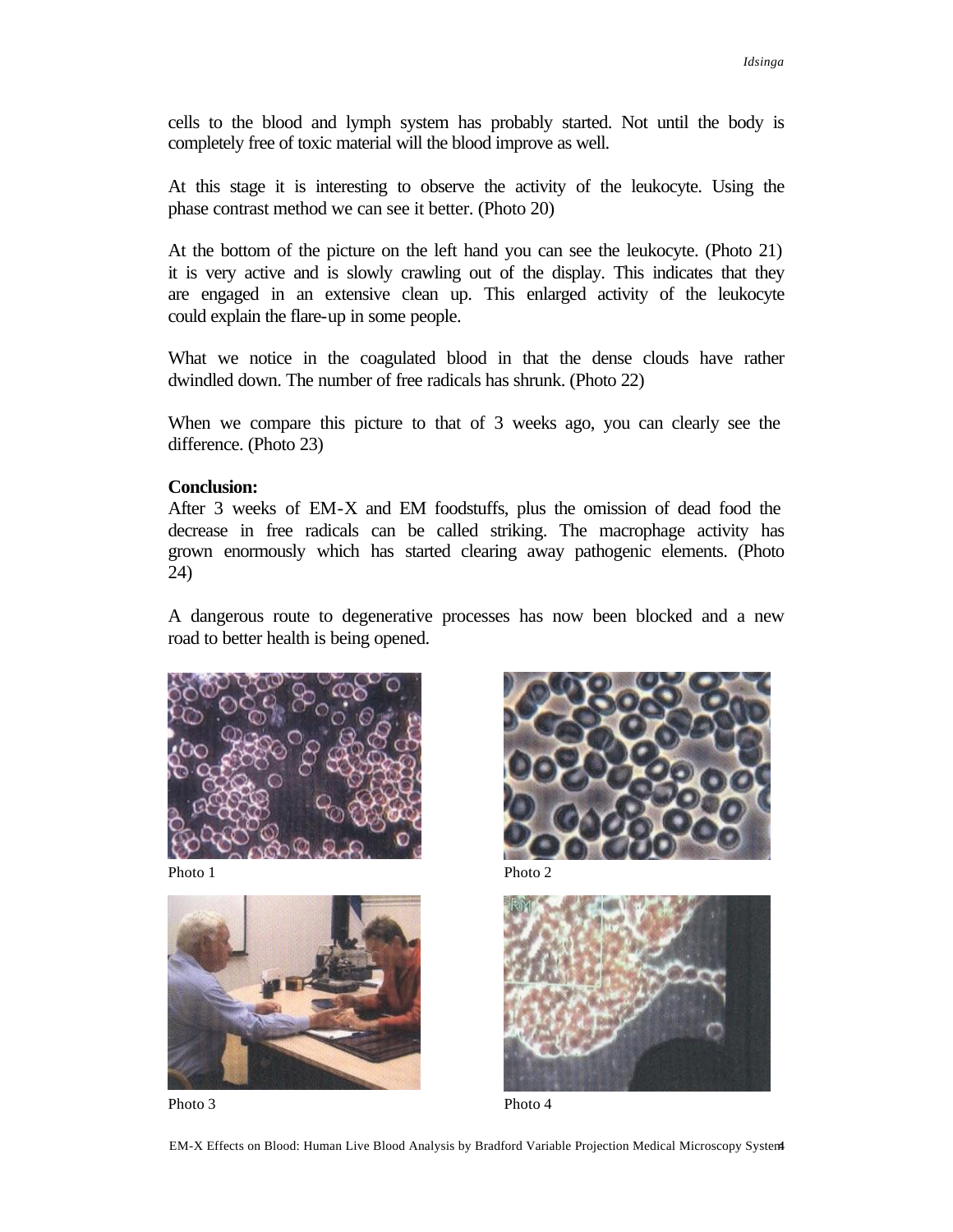



Photo 7 Photo 8











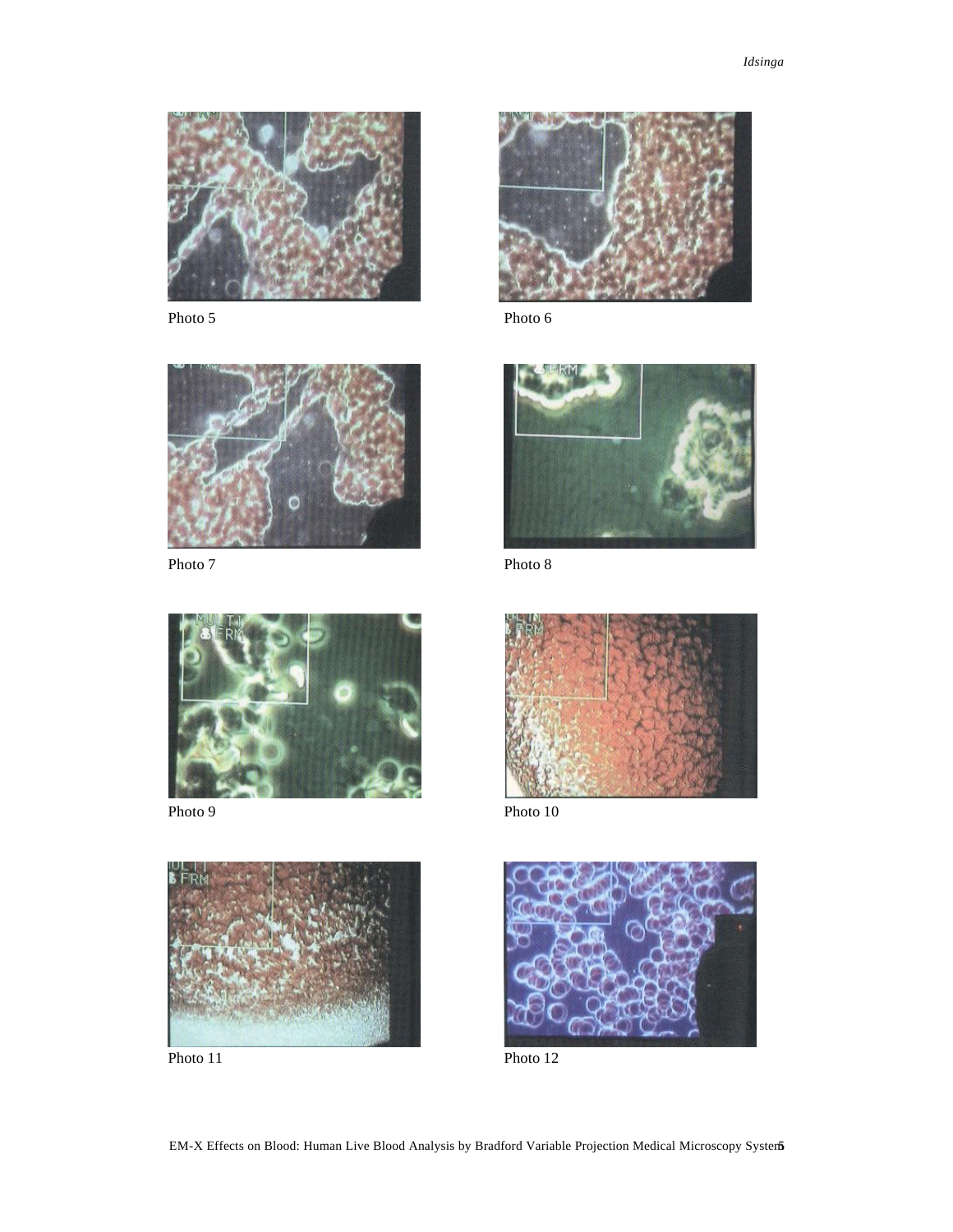













EM-X Effects on Blood: Human Live Blood Analysis by Bradford Variable Projection Medical Microscopy System6